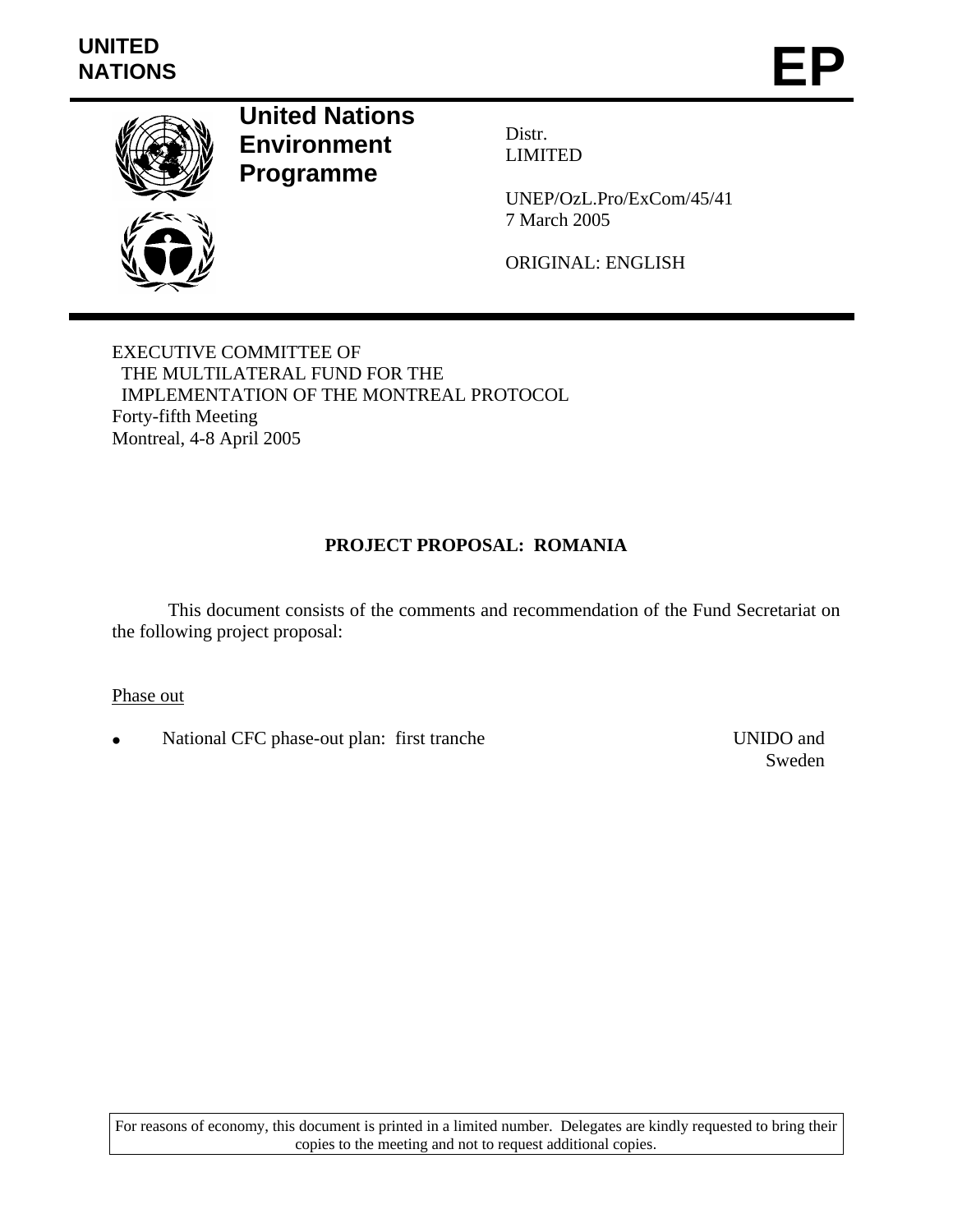## **PROJECT EVALUATION SHEET (MULTI-YEAR PROJECTS) ROMANIA**

#### **PROJECT TITLE BILATERAL/IMPLEMENTING AGENCY**

National CFC phase-out plan: first tranche UNIDO and Sweden

**NATIONAL CO-ORDINATING AGENCY:** Ministry of Environment and Water Management

#### **LATEST REPORTED CONSUMPTION DATA FOR ODS ADDRESSED IN PROJECT A: ARTICLE-7 DATA (ODP tonnes, 2003, as of October 2004)**

Annex A Group I: CFC 362.1

#### **B: COUNTRY PROGRAMME SECTORAL DATA (ODP tonnes, 2003**, **as of October 2004)**

| <b>ODS</b> | Foam | Ref.<br>servicing | Ref.<br>manuf. | Aerosol | Solvents | Process agent |
|------------|------|-------------------|----------------|---------|----------|---------------|
| $CFC-12$   |      | $323*$            |                | 36.0    |          |               |
| $CFC-11$   |      | 2.56              |                |         |          |               |

\*Stock at 31 December 2003: 130.5 ODP tonnes CFC-12

#### **CFC consumption remaining eligible for funding (ODP tonnes)** 99.3

#### **2004-2006 Business plan: Sweden - US \$130,000; UNIDO - US \$861,000 (aerosol project included)**

| PROJECT DATA                                 |                                               | 2004     | 2005     | 2006     | 2007     | 2008           | 2009           | 2010           | Total   |
|----------------------------------------------|-----------------------------------------------|----------|----------|----------|----------|----------------|----------------|----------------|---------|
| <b>CFCs</b>                                  | <b>Montreal Protocol limits</b>               | 675.8    | 337.9    | 337.9    | 101.4    | 101.4          | 101.4          | $\Omega$       | n.a.    |
|                                              | Annual consumption limit                      | $250**$  | 220      | 146.8    | 69.7     | 33.2           | 16.0           | $\overline{0}$ | n.a.    |
| (ODP                                         | Annual phase-out from ongoing projects        | $\Omega$ | $\Omega$ | $\Omega$ | 46.54    |                | $\Omega$       | $\Omega$       | 46.54   |
| tonnes)                                      | Annual phase-out newly addressed              | $\theta$ | 14.6     | 35.8     | 14.9     | 17.8           | 8.4            | 7.8            | 99.3    |
|                                              | Annual unfunded phase-out                     | $112.1*$ | 15.4     | 37.4     | 15.6     | 18.7           | 8.8            | 8.2            | 104.2   |
|                                              | TOTAL ODS CONSUMPTION TO BE PHASED OUT        | $112.1*$ | 30.0     | 73.2     | 77.04    | 36.5           | 17.2           | 16.0           | 250.0   |
|                                              | Total ODS consumption to be phased-in (HCFCs) | $\Omega$ | $\Omega$ | $\Omega$ | $\Omega$ | $\Omega$       | $\Omega$       | $\Omega$       | 0       |
| Project cost as originally submitted (US \$) |                                               |          | 278,550  | 236,750  | 30,000   | $\overline{0}$ | 0              | $\overline{0}$ | 545,300 |
| <b>Final Project costs (US \$):</b>          |                                               |          |          |          |          |                |                |                |         |
| Funding for lead agency UNIDO                |                                               |          | 159,050  | 236,750  | 30,000   | $\mathbf{0}$   | 0              | $\theta$       | 425,800 |
| Funding for Sweden                           |                                               |          | 119,500  | $\Omega$ | $\Omega$ | $\Omega$       | $\Omega$       | $\overline{0}$ | 119,500 |
| <b>Total project funding</b>                 |                                               |          | 278,550  | 236,750  | 30,000   | $\Omega$       | 0              |                | 545,300 |
|                                              | <b>Final Support costs (US \$))</b>           |          |          |          |          |                |                |                |         |
|                                              | Support cost for lead agency UNIDO            |          | 11,929   | 17,756   | 2,250    | $\mathbf{0}$   | $\overline{0}$ | $\theta$       | 31,935  |
| Support cost for Sweden                      |                                               |          | 15,535   | $\Omega$ | $\Omega$ | $\Omega$       | $\Omega$       | $\Omega$       | 15,535  |
| <b>Total support costs</b>                   |                                               |          | 27,464   | 17,756   | 2,250    | $\overline{0}$ | $\overline{0}$ | $\theta$       | 47,470  |
| TOTAL COST TO MULTILATERAL FUND (US \$)      |                                               |          | 306,014  | 254,506  | 32,250   | $\theta$       | $\overline{0}$ | $\mathbf{0}$   | 592,770 |
| Final project cost effectiveness (US \$/kg)  |                                               |          |          |          |          |                |                |                | 5.49    |

\*Reduction from the 2003 Article 7 data; \*\*Estimated consumption for 2004

#### **FUNDING REQUEST: Approval in principle of total ODS phase-out, total project funding and total support costs, and approval of funding for first tranche (2005) as indicated above.**

## **SECRETARIAT'S RECOMMENDATION** Individual consideration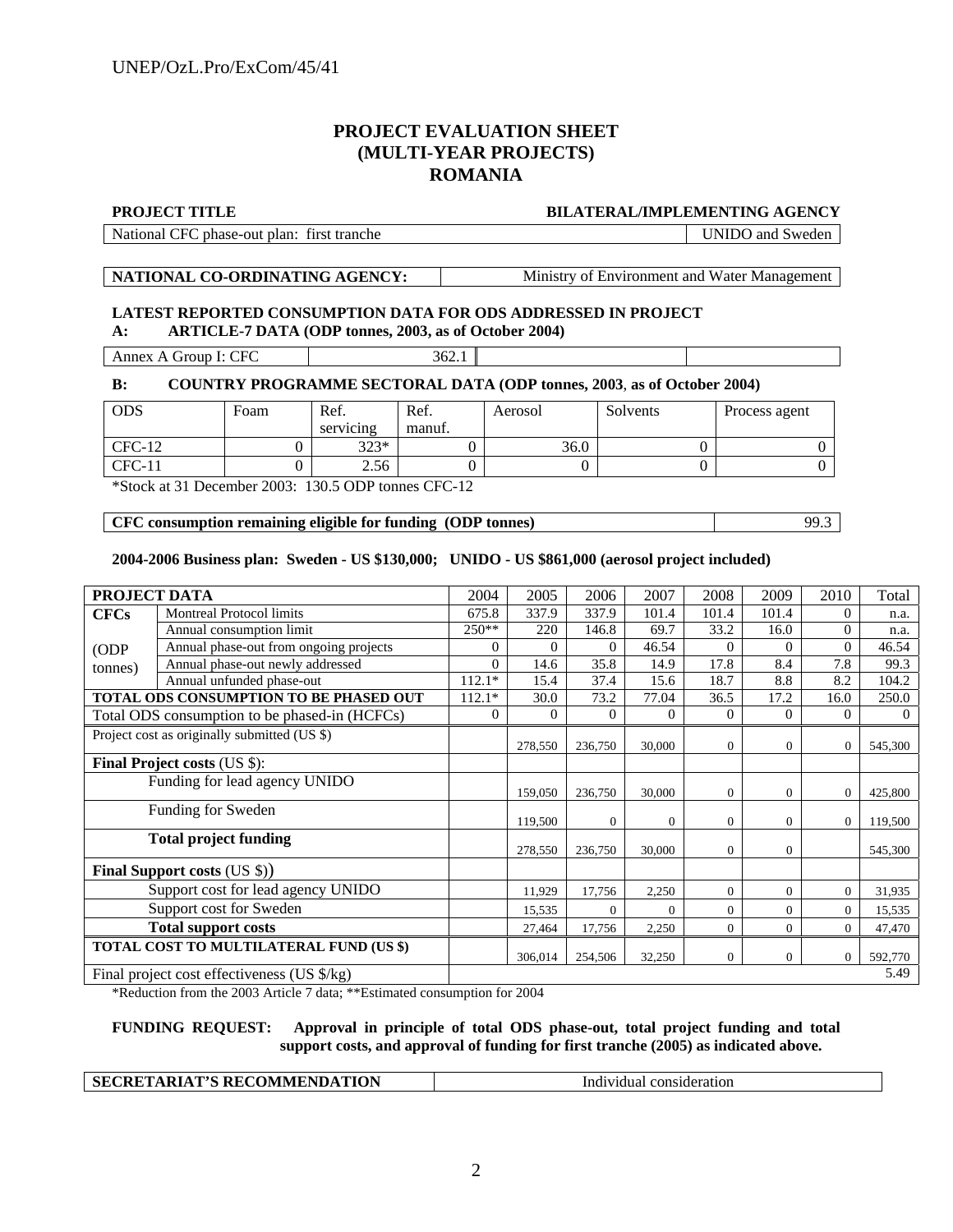# **PROJECT DESCRIPTION**

1. The National CFC Phase-out Plan (NCPP) for Romania aims at achieving complete CFC phase out in all sectors in Romania. The NCPP contains proposals for activities and requests for funding by the Multilateral Fund at a total of US \$545,300 to phase out a total of 250 ODP tonnes of consumption until the year 2010.

2. This NCPP was prepared by the Ministry of Environment and Water Management (MEWM), with the assistance from UNIDO and Sweden. Romania has ratified the Vienna Convention for the Preservation of Ozone Layer, the Montreal Protocol on ozone depleting substances and its Amendment adopted in London in 1993, followed by ratification of the Copenhagen and the Montreal Amendment in 2000 and 2001, respectively. The ratification of the Beijing Amendment is under an approval process with expected finalisation during 2005.

3. Romania is classified as a high-volume-consuming country that does not export any CFC. Romania has ceased CFC production in 1996 and is currently in the process of reaching a production sector agreement for several ODS, which will also address the sustainability of zero CFC production. During the last years the industry in Romania has been in a state of transition from state to private ownership. This has caused a sharp decline in the demand for ODS. As a consequence, fluctuations in CFC consumption could occur with improvement of the economic situation.

4. The consumption has decreased to below the 50% level (337.9 ODP tonnes) required in 2005 but the trend does not indicate that the 85% level (101.4 ODP tonnes) required in 2007 will be achievable without further measures. CFC imports are likely to be banned by 1 January 2007 as Romania's intention is to fully implement the European Union (EU) requirements with Regulation 2037/2000/CE. The Multilateral Fund has, through UNIDO, successfully assisted Romania in addressing all CFC consumption in the different manufacturing sectors.

5. The first RMP for Romania was approved at the 28th Meeting of the Executive Committee, an update followed at the 41st Meeting. These included, for refrigeration technicians, a train the trainers programme and a national training programme which trained and certified 298 technicians. Furthermore, an additional 548 have passed self-financed training. As there are more than 2,000 service technicians in Romania, further training is needed. Romania established 7 recycling centres, and 350 recovery units as well as other servicing equipment needed for good practice were provided to selected service shops. In 2003, 32 tonnes of refrigerant were recovered, of which 10 tonnes were recycled, the rest reused; 40% of the total, i.e. 12.8 ODP tonnes were CFCs.

6. A number of Customs officers have been trained during the RMP and supplied with five refrigerant identifiers. The RMP did not include training of trainers for the customs authorities, since they have their own educational system to which training needs to be linked with a need for some additional support.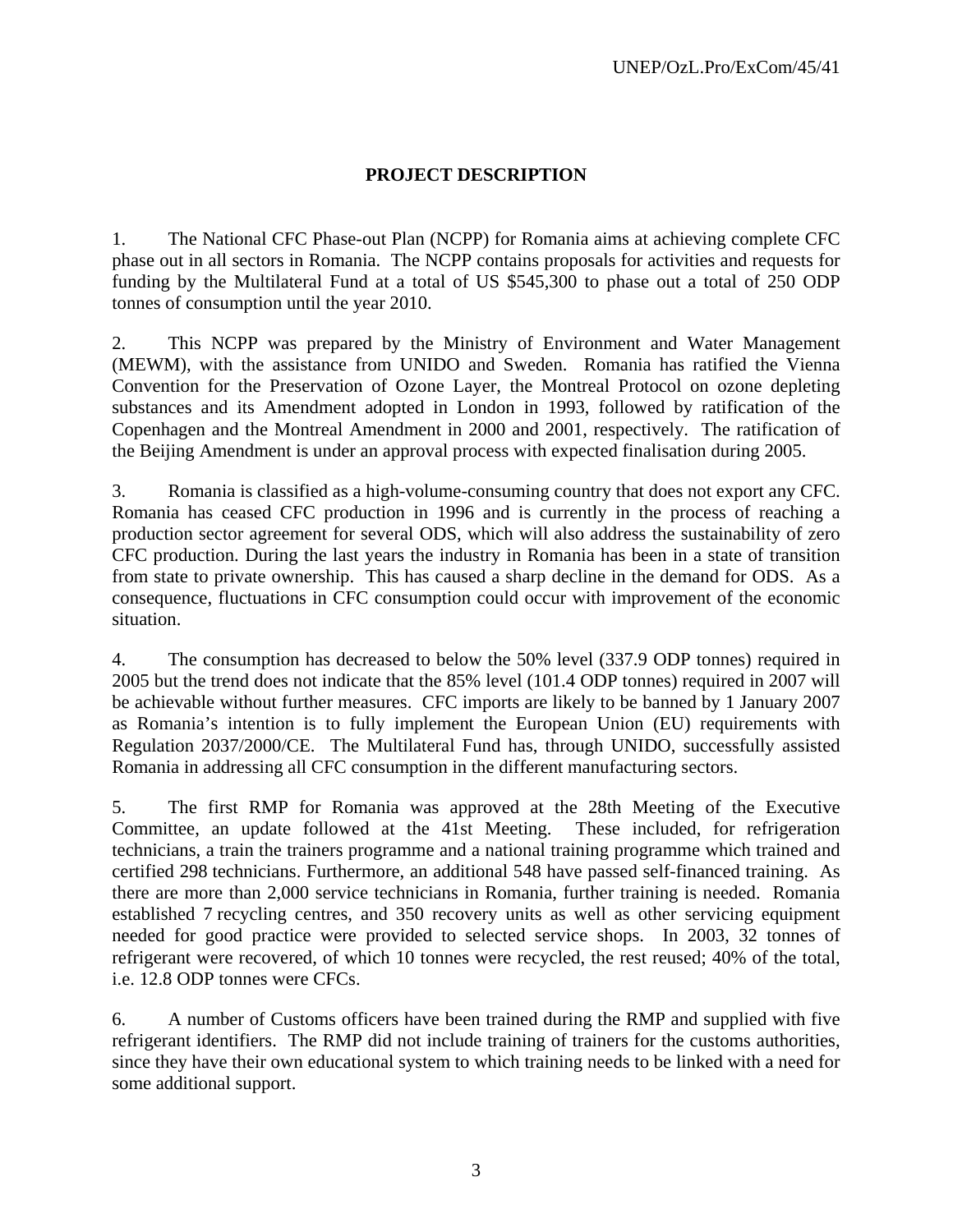7. All the activities in the servicing sector will aim at changing the work practice for the individual service technician. The impact depends on the activities being implemented as a package that provides the capability together with incentives and disincentives. The plan points out that the key to success is to make "good practice" the same as "good business" for the servicing companies. The related activities are:

- (a) Clarification of the legal and enforcement measures needed to drive and support the change;
- (b) Establishing a "Code of Practice";
- (c) Education and training of new and existing service technicians;
- (d) Improvement of the national certification/licensing schemes of technicians and enterprises;
- (e) Improvement of the system to reuse ODS (recovery, recycling and reclamation);
- (f) Requirements for regular inspections of refrigeration and air-conditioning systems;
- (g) Requirements for record keeping on site, in the supply chain and service sector;
- (h) Targeted awareness-raising activities; and
- (i) Training of trainer's component aimed at lecturers from the customs authorities.

8. All of the activities in the servicing sector will aim at changing the work practice for the individual service technician. The impact depends on the activities being implemented as a package, so providing the capability together with incentives and disincentives.

9. It will be important to have credible import controls through customs authorities in place in order to make the industry accept that the phase out will take place as expected. The current import controls include the import licensing system as well as the border controls required to enforce the regulations. The import and export licensing system is in operation since 1996. With the existing customs infrastructure and support from "self-policing" of the market by licensed companies, it can be expected that placing significant amounts of smuggled ODS on the market will be difficult.

# **SECRETARIAT'S COMMENTS AND RECOMMENDATION**

# **COMMENTS**

10. The project proposal for the National CFC Phase out Plan (NCPP) for Romania focuses on the establishment of a Code of Practices in the country, combined with a training and technician-licensing scheme and incentives through strong import controls. The project proposal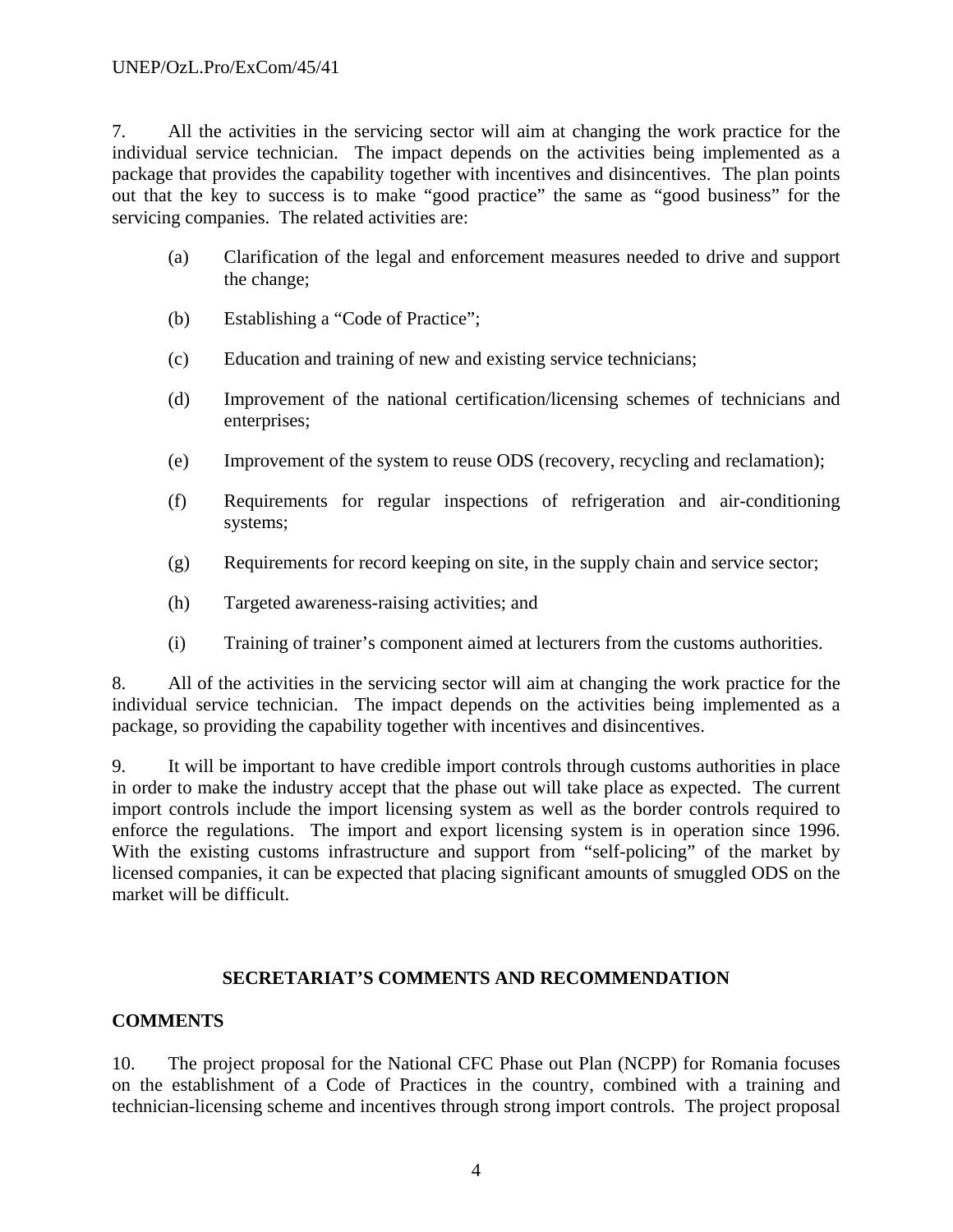indicates strongly a thorough and detailed planning effort, taking into account the complex interaction between different activities under the plan. The present status of phase out in the country, the successful implementation of the RMP and the well-documented monitoring of the recovery and recycling activities indicate that the country is well prepared for a final phase-out plan.

11. The country has 99.3 ODP tonnes of remaining eligible consumption according to decision 35/57. The phase-out plan addresses all of this remaining eligible consumption. The only future activities eligible to be funded by the Multilateral Fund addressing CFC consumption in Romania would be for Institutional Strengthening.

12. The funding schedule is approximately proportional to the phase out to be achieved in the different years, assuming that the funding has to be approved at latest one year before phase-out is due.

13. A number of minor issues raised by the Secretariat have been settled.

## **RECOMMENDATION**

14. Based on above comments of the Fund Secretariat, the Executive Committee may wish to consider:

- (a) approving, in principle, the National CFC phase-out Plan for Romania, at the amount of US \$545,300 plus agency support costs of US \$47,470 for UNIDO and Sweden;
- (b) approving the associated "Agreement between Romania and the Executive Committee of the Multilateral Fund for the Phase-out of Ozone Depleting Substances"; and
- (c) approving the first tranche of the plan at the funding levels shown in the table below:

|     | <b>Project Title</b>                  | <b>Project</b><br><b>Funding (US\$)</b> | (US\$)  | <b>Support Cost</b>   Implementing<br>Agency |
|-----|---------------------------------------|-----------------------------------------|---------|----------------------------------------------|
| (a) | National CFC phase-out: first tranche | 159,050                                 | 11.929  | <b>UNIDO</b>                                 |
| (b) | National CFC phase-out: first tranche | 119.500                                 | 15.5351 | Sweden                                       |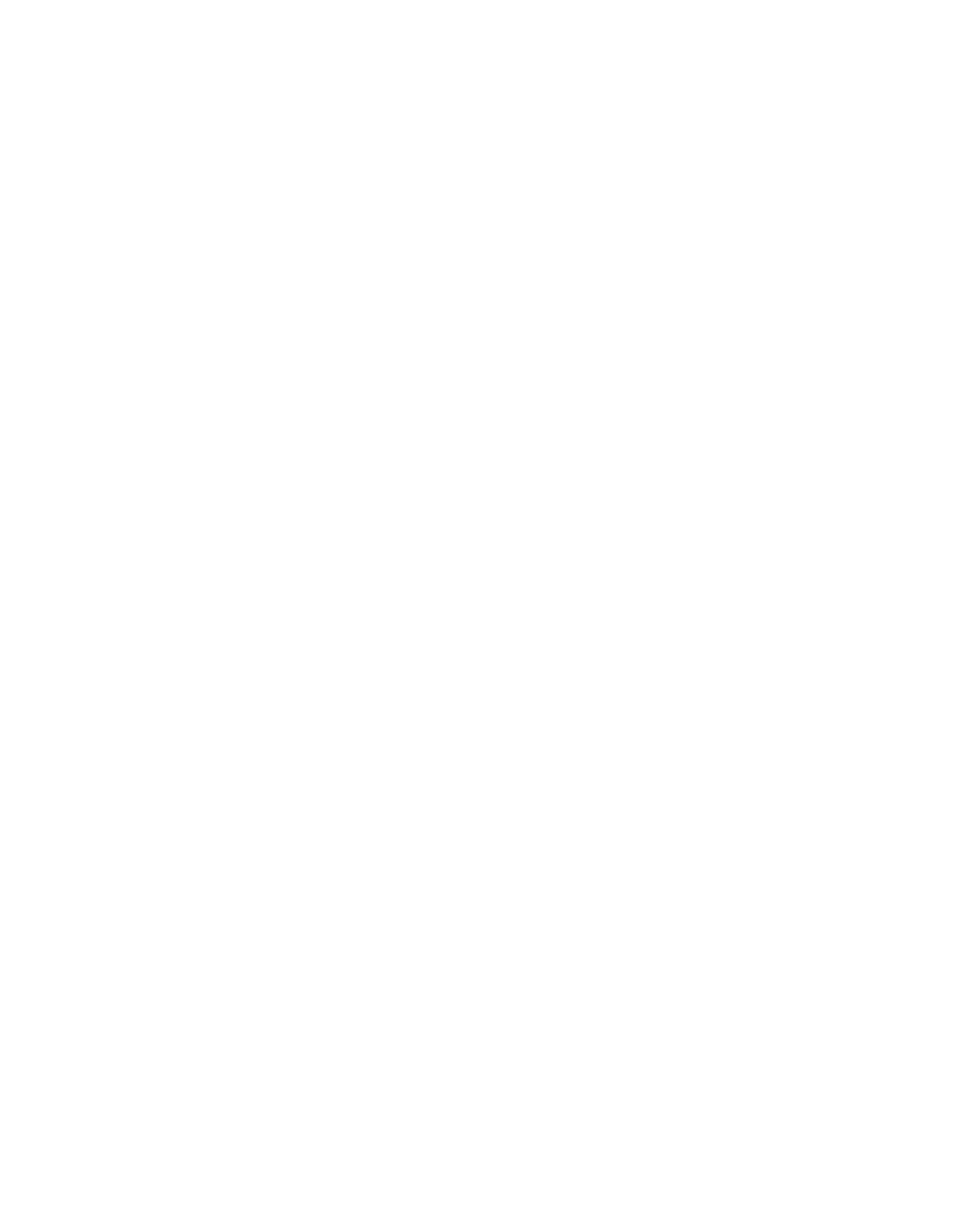## Annex I

# **DRAFT AGREEMENT BETWEEN ROMANIA AND THE EXECUTIVE COMMITTEE OF THE MULTILATERAL FUND FOR THE PHASE-OUT OF OZONE-DEPLETING SUBSTANCES**

1. This Agreement represents the understanding of Romania and the Executive Committee with respect to the complete phase-out of controlled use of the ozone depleting substances set out in Appendix 1-A ("The Substances") prior to 2010 (compliance with Protocol schedules).

2. The Country agrees to phase out the controlled use of the Substances in accordance with the annual phase-out targets set out in Appendix 2-A ("The Targets, and Funding") and this Agreement. The annual phase-out targets will, at a minimum, correspond to the reduction schedules mandated by the Montreal Protocol. The Country accepts that, by its acceptance of this Agreement and performance by the Executive Committee of its funding obligations described in paragraph 3, it is precluded from applying for or receiving further funding from the Multilateral Fund in respect to the Substances.

3. Subject to compliance with the following paragraphs by the Country with its obligations set out in this Agreement, the Executive Committee agrees in principle to provide the funding set out in row 10 of Appendix 2-A ("The Targets, and Funding") to the Country. The Executive Committee will, in principle, provide this funding at the Executive Committee meetings specified in Appendix 3-A ("Funding Approval Schedule").

4. The Country will meet the consumption limits for each Substance as indicated in Appendix 2-A. It will also accept independent verification by the relevant Implementing Agency of achievement of these consumption limits as described in paragraph 9 of this Agreement.

5. The Executive Committee will not provide the Funding in accordance with the Funding Approval Schedule unless the Country satisfies the following conditions at least 60 days prior to the applicable Executive Committee meeting set out in the Funding Approval Schedule:

- (a) That the Country has met the Target for the applicable year;
- (b) That the meeting of the Target has been independently verified as described in paragraph 9; and
- (c) That the Country has substantially completed all actions set out in the last Annual Implementation Programme;
- (d) That the Country has submitted and received endorsement from the Executive Committee for an annual implementation programme in the form of Appendix 4-A ("Format for Annual Implementation Programmes") in respect of the year for which funding is being requested.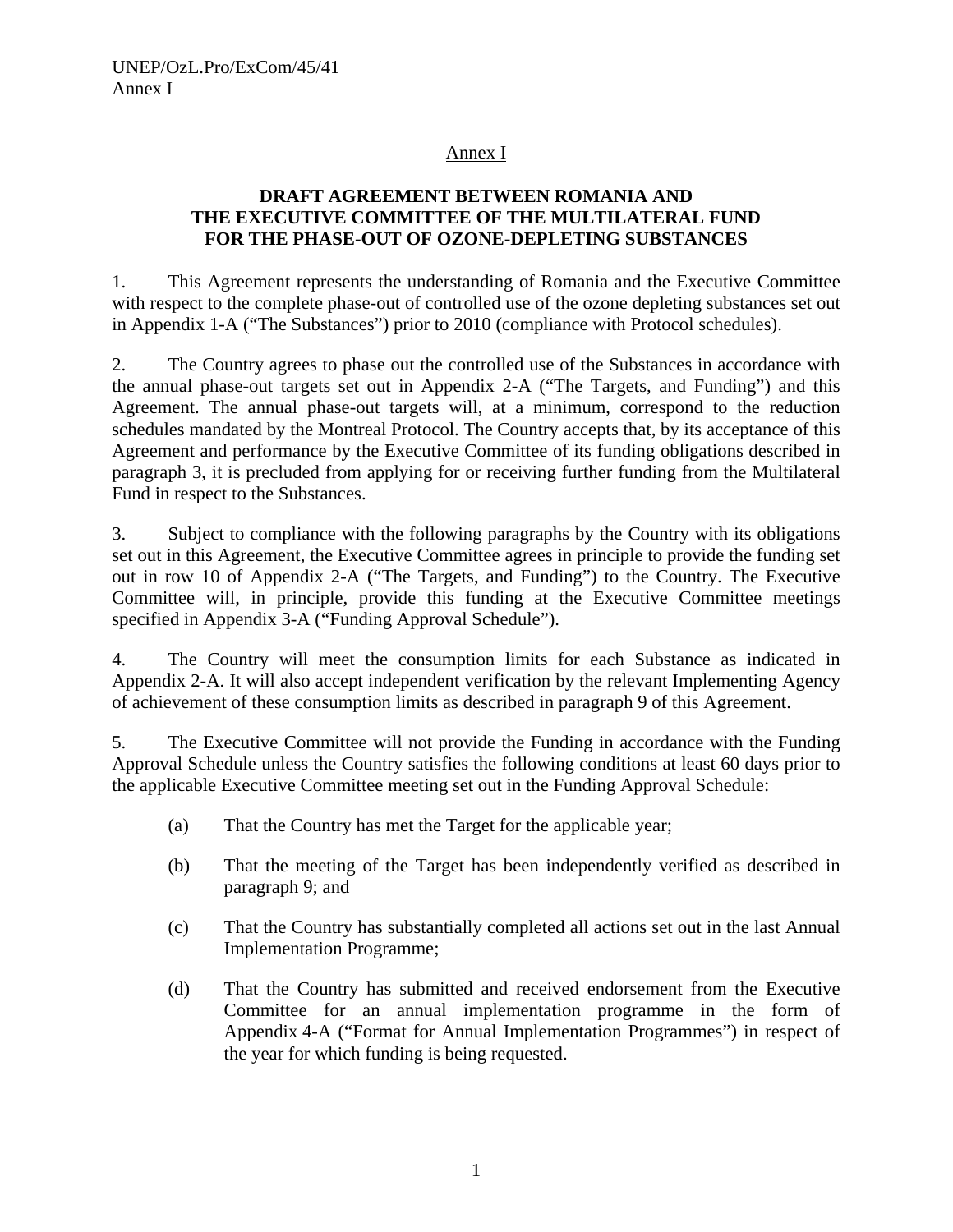6. The Country will ensure that it conducts accurate monitoring of its activities under this Agreement. The institutions set out in Appendix 5-A ("Monitoring Institutions and Roles") will monitor and report on that monitoring in accordance with the roles and responsibilities set out in Appendix 5-A. This monitoring will also be subject to independent verification as described in paragraph 9.

7. While the Funding was determined on the basis of estimates of the needs of the Country to carry out its obligations under this Agreement, the Executive Committee agrees that the Country may use the Funding for other purposes that can be demonstrated to facilitate the smoothest possible phase-out, consistent with this Agreement, whether or not that use of funds was contemplated in determining the amount of funding under this Agreement. Any changes in the use of the Funding must, however, be documented in advance in the Country's Annual Implementation Programme, endorsed by the Executive Committee as described in sub-paragraph 5(d) and be subject to independent verification as described in paragraph 9.

8. Specific attention will be paid to the execution of the activities in the refrigeration servicing subsector:

- (a) The Country would use the flexibility available under this Agreement to address specific needs that might arise during project implementation;
- (b) The recovery and recycling programme for the refrigeration servicing sector will be implemented in stages so that remaining resources can be diverted to other phase-out activities, such as additional training or procurement of service tools in cases where the proposed results are not achieved, and will be closely monitored in accordance with Appendix 5-A of this Agreement.

9. The Country agrees to assume overall responsibility for the management and implementation of this Agreement and of all activities undertaken by it or on its behalf to fulfil the obligations under this Agreement. UNIDO has agreed to be the lead implementing agency ("Lead IA") and Sweden has agreed to be a co-operating Agency under the lead of the Lead IA in respect of the Country's activities under this Agreement. The Lead IA will be responsible for carrying out the activities listed in Appendix 6-A including but not limited to ensure verification. The country also agrees to periodic evaluations, which will be carried out under the monitoring and evaluation work programmes of the Multilateral Fund. The Co-operating IA will be responsible for carrying out the activities listed in Appendix 6-B. The Executive Committee agrees, in principle, to provide the Lead IA and the Co-operating IA with the fees set out in rows 7 and 9 of Appendix 2-A.

10. Should the Country, for any reason, not meet the Targets for the elimination of the Substances set out in Appendix 1-A or otherwise does not comply with this Agreement, then the Country agrees that it will not be entitled to the Funding in accordance with the Funding Approval Schedule. In the discretion of the Executive Committee, funding will be reinstated according to a revised Funding Approval Schedule determined by the Executive Committee after the Country has demonstrated that it has satisfied all of its obligations that were due to be met prior to receipt of the next instalment of Funding under the Funding Approval Schedule. The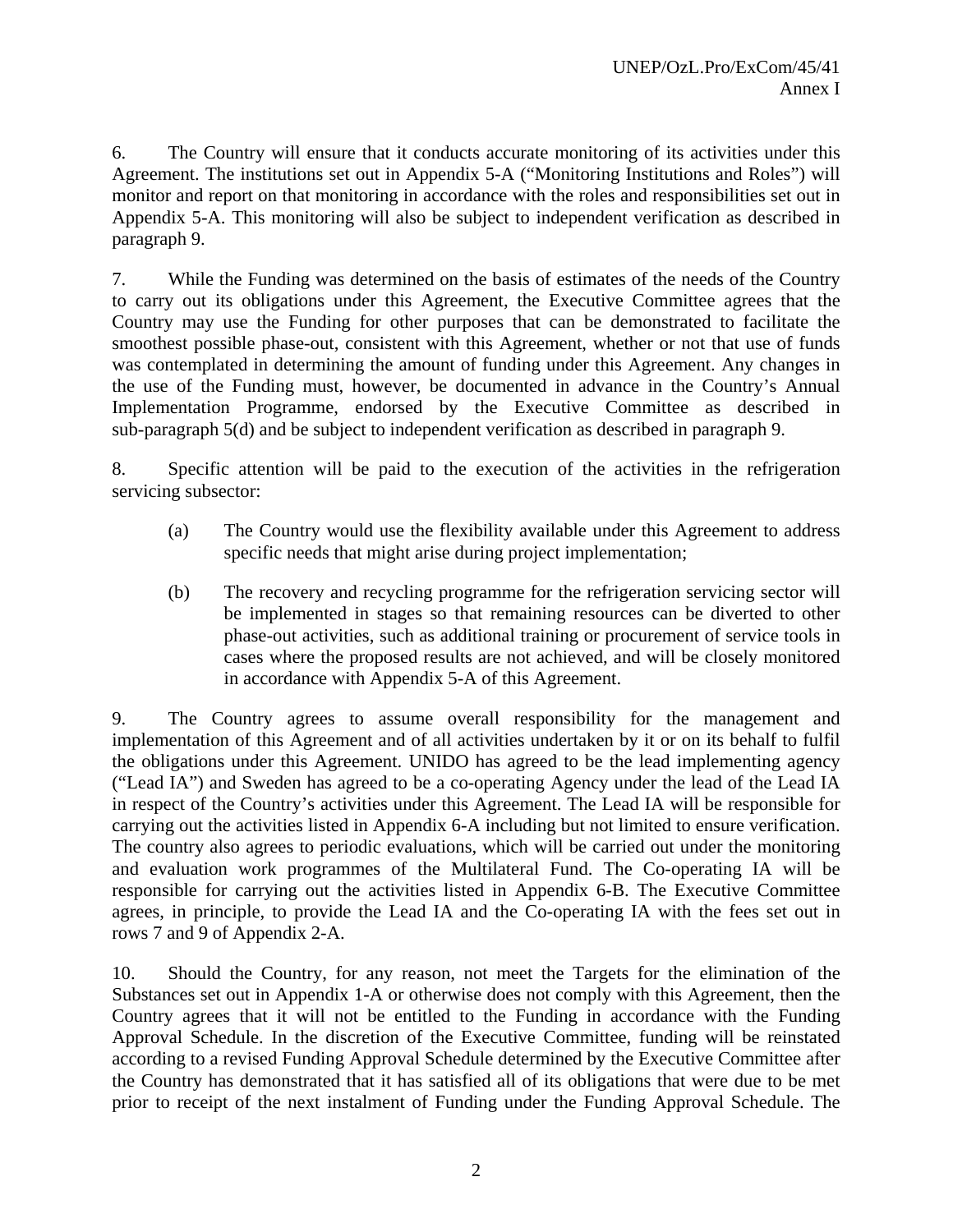Country acknowledges that the Executive Committee may reduce the amount of the Funding by the amounts set out in Appendix 7-A in respect of each ODP tonne of the amount exceeding the Maximum Allowable Total Consumption of CFCs limit (Appendix 2-A) in any one year.

11. The funding components of this Agreement will not be modified on the basis of any future Executive Committee decision that may affect the funding of any other consumption sector projects or any other related activities in the Country.

12. The Country will comply with any reasonable request of the Executive Committee and the Lead IA and the Co-operating IA to facilitate implementation of this Agreement. In particular, it will provide the Lead IA and the Co-operating IA with access to information necessary to verify compliance with this Agreement.

13. All of the agreements set out in this Agreement are undertaken solely within the context of the Montreal Protocol and as specified in this Agreement. All terms used in this Agreement have the meaning ascribed to them in the Protocol unless otherwise defined herein.

# **APPENDIX 1-A THE SUBSTANCES**

1. The ozone-depleting substances to be phased out under the Agreement are as follows:

| Annex | Group | Chemical                                              |
|-------|-------|-------------------------------------------------------|
|       |       | $\Gamma$ CFC-11, CFC-12, CFC-113, CFC-114 and CFC-115 |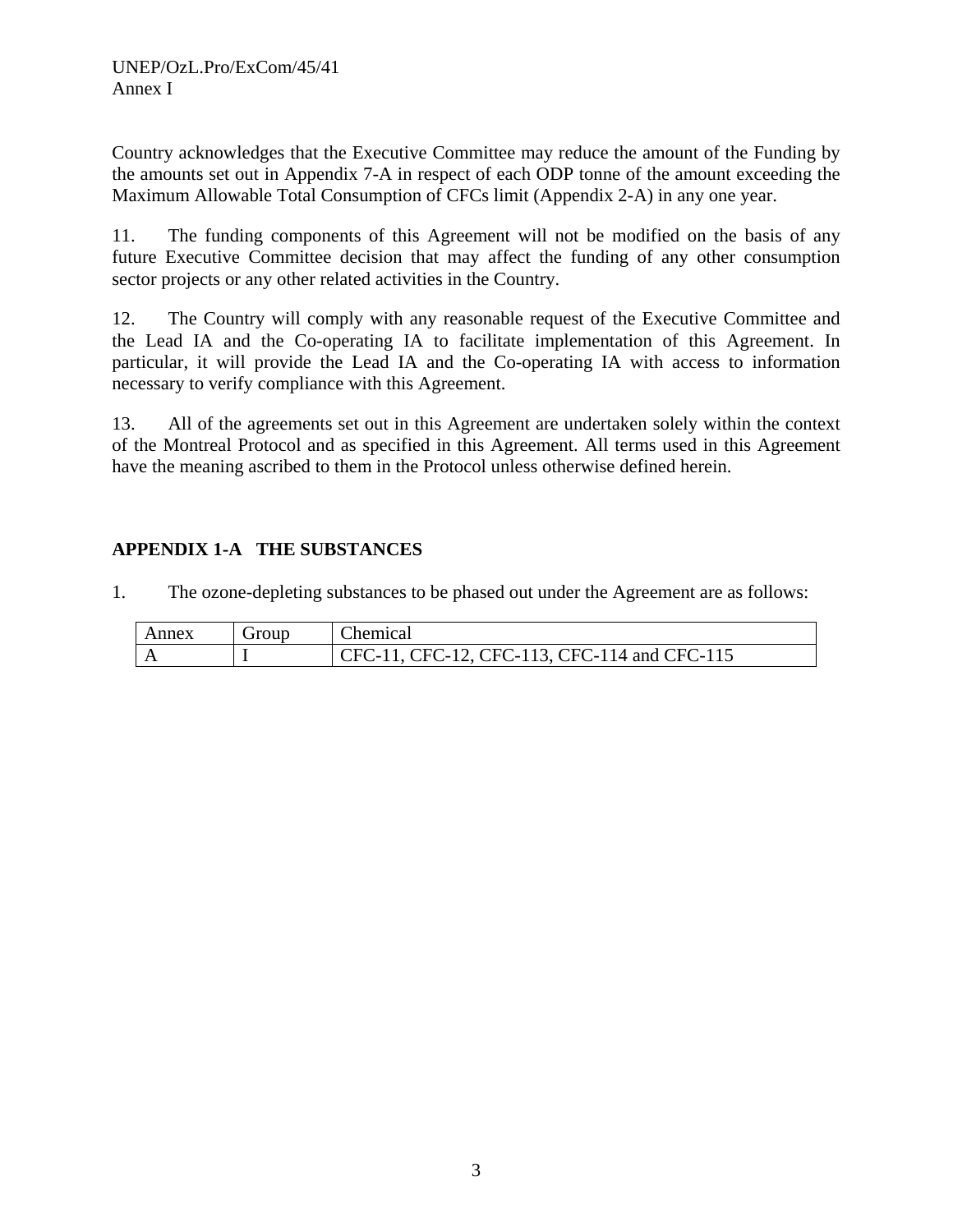|                                                               | 2004                     | 2005     | 2006     | 2007     | 2008         | 2009           | 2010     | Total*  |
|---------------------------------------------------------------|--------------------------|----------|----------|----------|--------------|----------------|----------|---------|
| Montreal Protocol Reduction<br>Schedule (ODP tonnes)          | 675.8                    | 337.9    | 337.9    | 101.4    | 101.4        | 101.4          | 0.0      |         |
| 1. Max allowable total<br>consumption of CFCs (ODP<br>tonnes) | $250.0**$                | 220      | 146.8    | 69.7     | 33.2         | 16.0           | 0.0      |         |
| 2. Reduction from on-going<br>projects<br>(ODP tonnes)        | $\Omega$                 | $\Omega$ | $\Omega$ | 46.5     | $\Omega$     | $\theta$       | $\Omega$ | 46.5    |
| 3. New reduction under plan<br>(ODP tonnes)                   | $\Omega$                 | 14.6     | 35.8     | 14.9     | 17.8         | 8.4            | 7.8      | 99.3    |
| 4. Unfunded reductions<br>(ODP tonnes)                        | $112.1***$               | 15.4     | 37.4     | 15.6     | 18.7         | 8.8            | 8.2      | 104.2   |
| 5. Total annual reduction (ODP<br>tonnes)                     | $112.1***$               | 30.0     | 73.2     | 77.04    | 36.5         | 17.2           | 16.0     | 250.0   |
| 6. Lead IA agreed funding<br>$(US \$                          | $\overline{\phantom{0}}$ | 159,050  | 236,750  | 30,000   | $\Omega$     | $\Omega$       | $\Omega$ | 425,800 |
| 7. Lead IA support costs (US \$)                              | $\overline{\phantom{a}}$ | 11,929   | 17,756   | 2,250    | $\Omega$     | $\Omega$       | $\Omega$ | 31,935  |
| 8. Co-operating IA agreed<br>funding (US\$)                   | $\overline{a}$           | 119,500  | $\Omega$ | $\Omega$ | $\Omega$     | $\Omega$       | $\Omega$ | 119,500 |
| 9. Co-operating IA support<br>$costs$ (US\$)                  |                          | 15,535   | $\Omega$ | $\Omega$ | $\Omega$     | $\Omega$       | $\Omega$ | 15,535  |
| 10. Total agreed funding<br>(USS)                             |                          | 278,550  | 236,750  | 30,000   | $\Omega$     | $\Omega$       | $\Omega$ | 545,300 |
| 11. Total agency support costs<br>$(US \$                     |                          | 27,464   | 17,756   | 2,250    | $\Omega$     | $\theta$       | $\Omega$ | 47,470  |
| 12. Total agreed grant for<br>tranche (US\$)                  |                          | 306,014  | 254,506  | 32,250   | $\mathbf{0}$ | $\overline{0}$ | $\theta$ | 592,770 |

# **APPENDIX 2-A THE TARGETS, AND FUNDING**

\* Total for 2004 – 2010.

\*\* Estimated Consumption in 2004.

\*\*\* Reduction from the 2003 Article 7 data.

# **APPENDIX 3-A FUNDING APPROVAL SCHEDULE**

1. Funding other than the payments in 2005, will be considered for approval at the first meeting of the year of the annual implementation plan.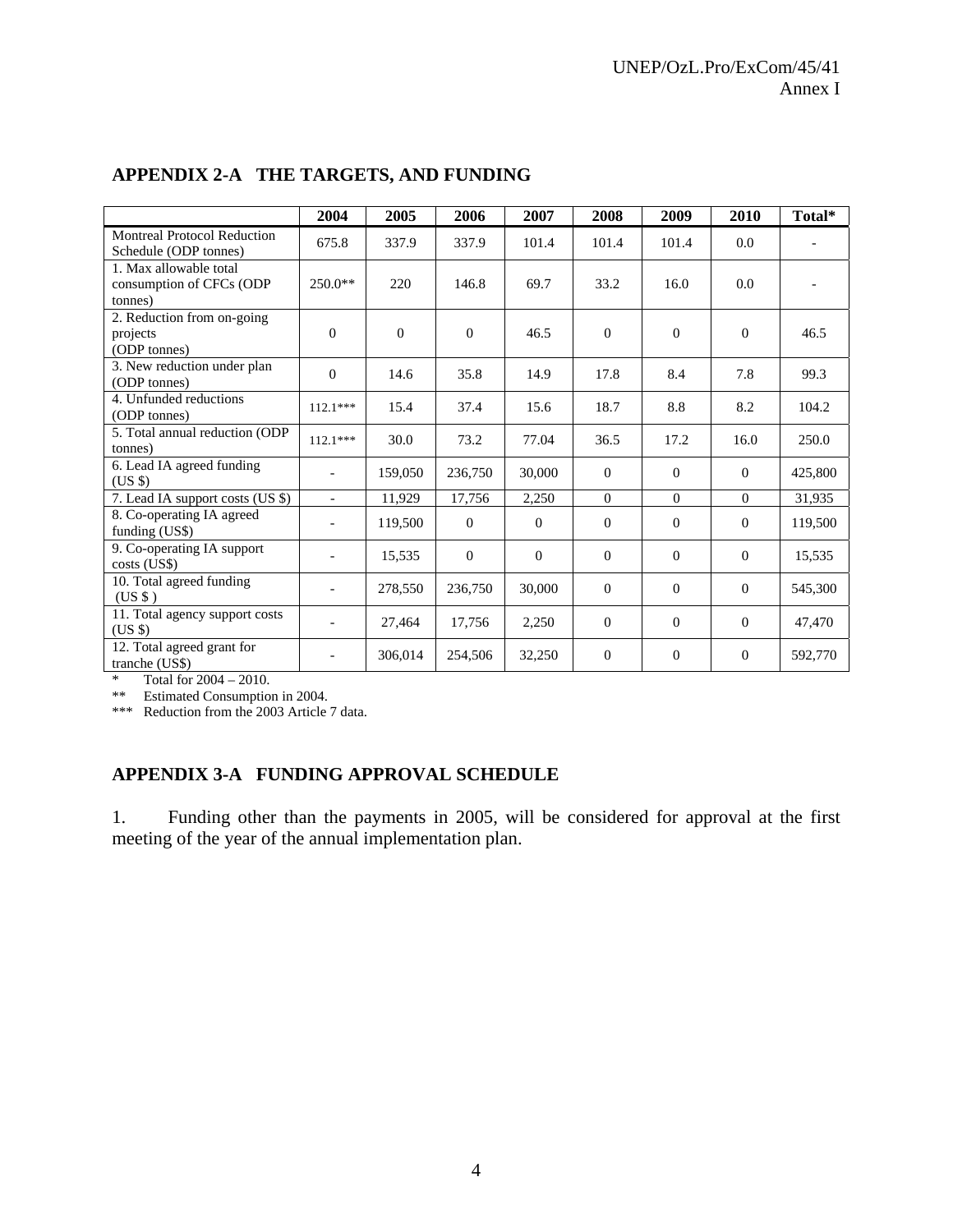# **APPENDIX 4-A FORMAT FOR ANNUAL IMPLEMENTATION PROGRAMMES**

# 1. **Data**

| Country                                      |  |
|----------------------------------------------|--|
| Year of plan                                 |  |
| # of years completed                         |  |
| # of years remaining under the plan          |  |
| Target ODS consumption of the preceding year |  |
| Target ODS consumption of the year of plan   |  |
| Level of funding requested                   |  |
| Lead implementing agency                     |  |
| Co-operating agency                          |  |
|                                              |  |

# 2. **Targets**

| Target:           |               |                       |              |                  |
|-------------------|---------------|-----------------------|--------------|------------------|
| <b>Indicators</b> |               | <b>Preceding year</b> | Year of plan | <b>Reduction</b> |
| Supply of ODS     | Import        |                       |              |                  |
|                   | Production*   |                       |              |                  |
|                   | Total $(1)$   |                       |              |                  |
|                   |               |                       |              |                  |
| Demand of ODS     | Manufacturing |                       |              |                  |
|                   | Servicing     |                       |              |                  |
|                   | Stockpiling   |                       |              |                  |
|                   | Total $(2)$   |                       |              |                  |

\* For ODS-producing countries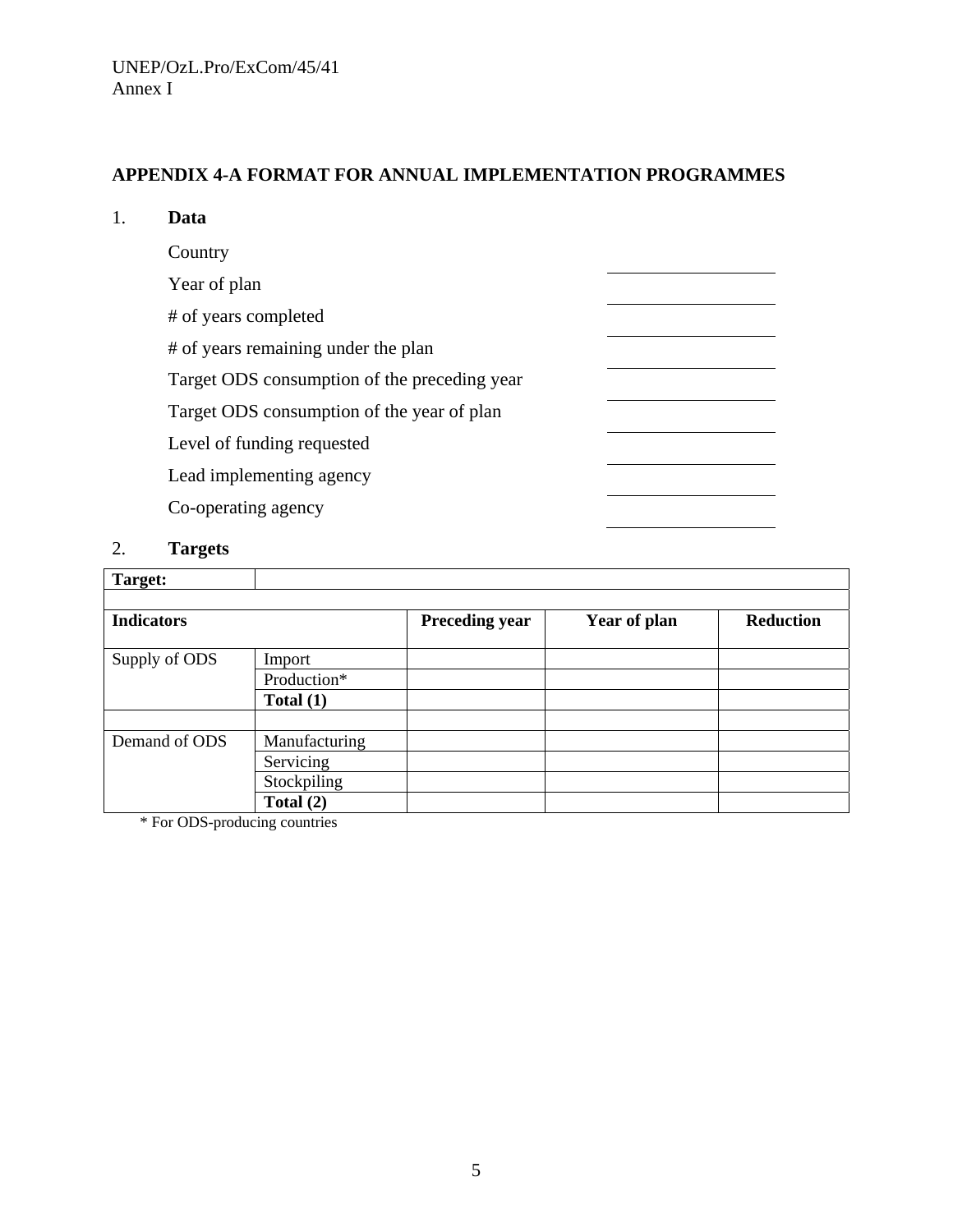# 3. **Industry Action**

| <b>Sector</b> | <b>Consumption</b> | <b>Consumption</b>  | <b>Reduction</b>     | Number of        | <b>Number</b>     | <b>ODS</b>    |
|---------------|--------------------|---------------------|----------------------|------------------|-------------------|---------------|
|               | <b>Preceding</b>   | <b>Year of Plan</b> | within               | <b>Projects</b>  | of                | <b>Phase-</b> |
|               | Year               | (2)                 | Year of              | <b>Completed</b> | <b>Servicing</b>  | Out (in       |
|               | (1)                |                     | <b>Plan</b>          |                  | <b>Related</b>    | <b>ODP</b>    |
|               |                    |                     | $(1)-(2)$            |                  | <b>Activities</b> | tonnes)       |
|               |                    |                     | <b>Manufacturing</b> |                  |                   |               |
| Aerosol       |                    |                     |                      |                  |                   |               |
| Foam          |                    |                     |                      |                  |                   |               |
| Refrigeration |                    |                     |                      |                  |                   |               |
| Solvents      |                    |                     |                      |                  |                   |               |
| Other         |                    |                     |                      |                  |                   |               |
| <b>Total</b>  |                    |                     |                      |                  |                   |               |
|               |                    |                     |                      |                  |                   |               |
|               |                    |                     | <b>Servicing</b>     |                  |                   |               |
| Refrigeration |                    |                     |                      |                  |                   |               |
| <b>Total</b>  |                    |                     |                      |                  |                   |               |
| <b>GRAND</b>  |                    |                     |                      |                  |                   |               |
| <b>TOTAL</b>  |                    |                     |                      |                  |                   |               |

# 4. **Technical Assistance**

Proposed Activity: \_\_\_\_\_\_\_\_\_\_\_\_\_\_\_\_\_\_\_\_\_\_\_\_\_\_\_\_\_\_\_\_\_\_\_\_\_\_\_\_\_\_\_\_\_\_

Objective:

Target Group: \_\_\_\_\_\_\_\_\_\_\_\_\_\_\_\_\_\_\_\_\_\_\_\_\_\_\_\_\_\_\_\_\_\_\_\_\_\_\_\_\_\_\_\_\_\_

Impact: \_\_\_\_\_\_\_\_\_\_\_\_\_\_\_\_\_\_\_\_\_\_\_\_\_\_\_\_\_\_\_\_\_\_\_\_\_\_\_\_\_\_\_\_\_\_

# 5. **Government Action**

| <b>Policy/Activity Planned</b>                        | <b>Schedule of Implementation</b> |
|-------------------------------------------------------|-----------------------------------|
| Type of Policy control on ODS Import: servicing, etc. |                                   |
| <b>Public Awareness</b>                               |                                   |
| <b>Others</b>                                         |                                   |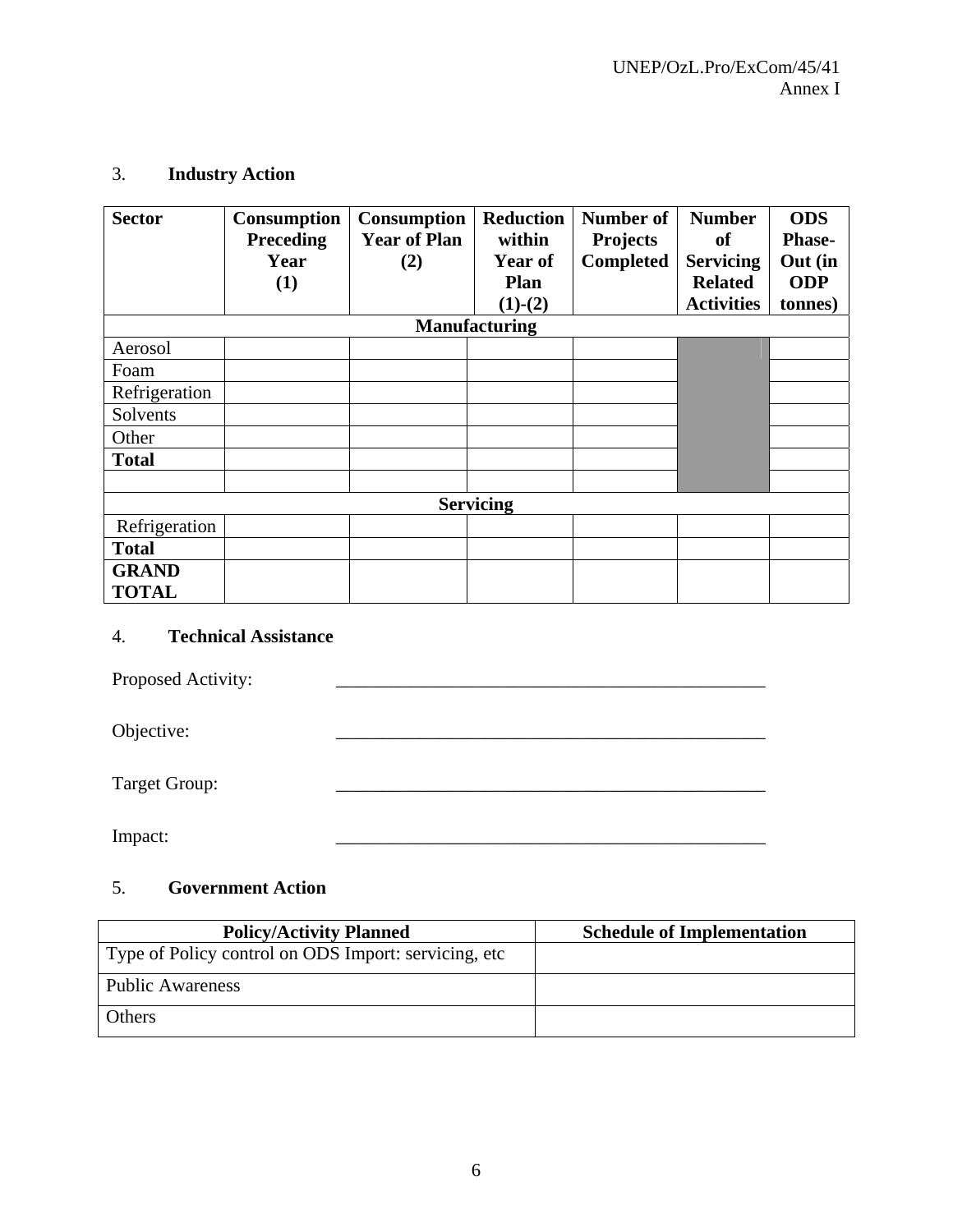## 6. **Annual Budget**

| <b>Activity</b> | <b>Planned Expenditures (US \$)</b> |
|-----------------|-------------------------------------|
|                 |                                     |
|                 |                                     |
|                 |                                     |
|                 |                                     |
|                 |                                     |
| <b>TOTAL</b>    |                                     |

# 7. **Administrative Fees**

# **APPENDIX 5-A MONITORING INSTITUTIONS AND ROLES**

1. The National Ozone Unit (NOU) monitors the consumption data of all ozone depleting substances by mainly review of official statistics on imports and exports; quota issued versus actual and information from authorized of importers and distributors. In this work the licensing system is an important tool to monitor and ensure compliance of the control measures.

2. A project management unit (PMU) will be set up as part of monitoring and implementation of the NCPP to ensure that the project is successfully implemented and the target CFC phase out is fully achieved.

3. The NOU and the PMU will during the NCPP (National CFC phase-out plan) implementation have regular communications with the regional environmental and industry departments, customs offices, education and training institutions and industry associations. The NOU and the PMU will through these discussions secure the correctness of the data reported; training quality and percentage trained and also serve as a basis for analysis and reporting the progress to the Multilateral Fund Secretariat.

4. In order to secure relevant information regarding the CFC quantity and costs (as examples), the recycling and reclamation centres and selected substantive size service workshops will at least be contacted annually by the NOU/PMU for information collection and analysis.

# **APPENDIX 6-A ROLE OF THE LEAD IMPLEMENTING AGENCY**

1. The Lead IA will be responsible for a range of activities specified in the project document as follows:

(a) Ensuring performance and financial verification in accordance with this Agreement and with its specific internal procedures and requirements as set out in the Country's phase-out plan;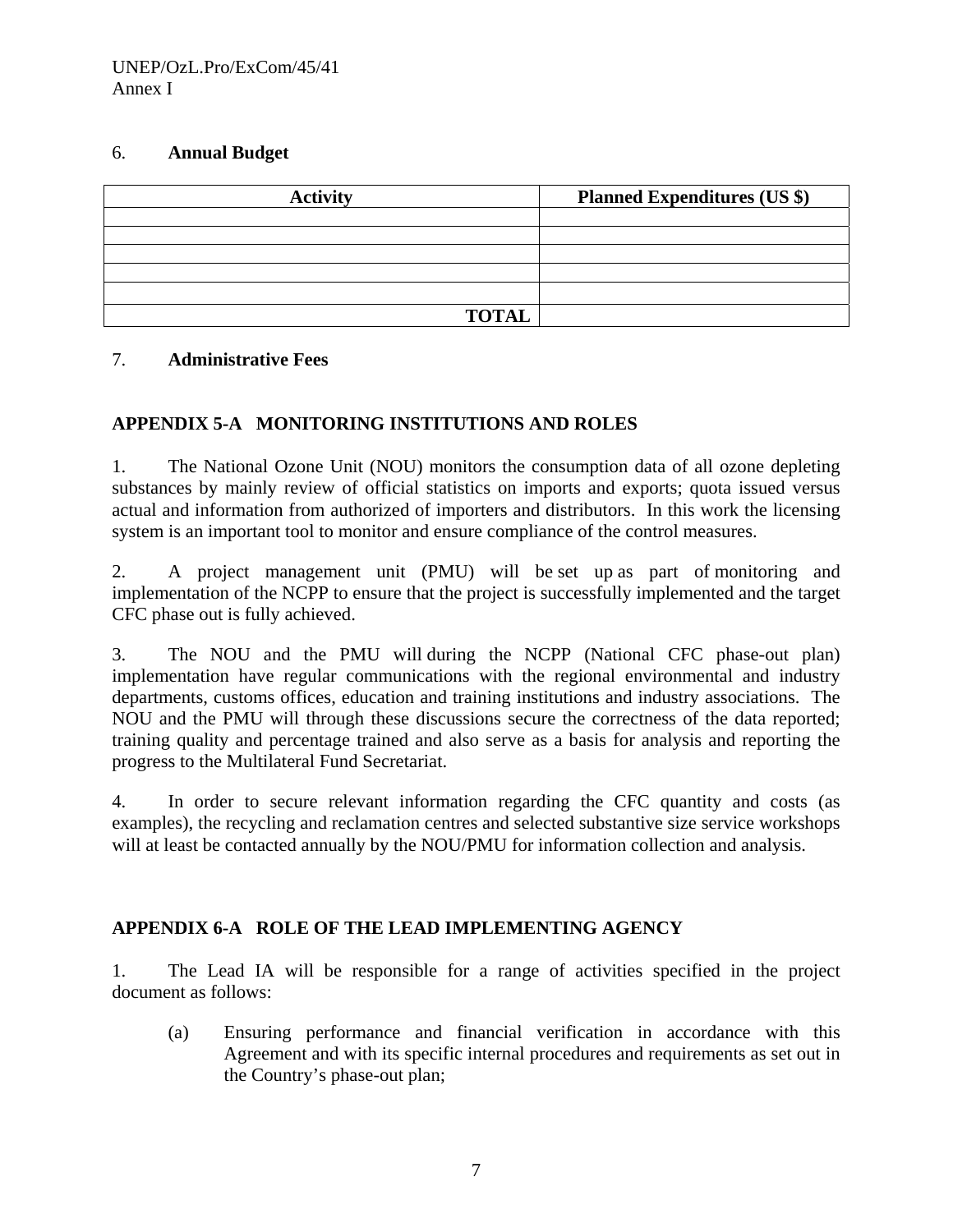- (b) Providing verification to the Executive Committee that the Targets have been met and associated annual activities have been completed as indicated in the annual implementation programme;
- (c) Assisting the Country in preparation of the Annual Implementation Programme;
- (d) Ensuring that achievements in previous Annual Implementation Programmes are reflected in future Annual Implementation Programmes;
- (e) Reporting on the implementation of the Annual Implementation Programme of the preceding year and preparing an Annual Implementation Programme for the year for submission to the Executive Committee;
- (f) Ensuring that technical reviews undertaken by the Lead IA are carried out by appropriate technical experts;
- (g) Carrying out required supervision missions;
- (h) Ensuring the presence of an operating mechanism to allow effective, transparent implementation of the Annual Implementation Programme and accurate data reporting;
- (i) Verification for the Executive Committee that consumption of the Substances has been eliminated in accordance with the Target;
- (j) Ensuring that disbursements are made to the Country in a timely and effective manner; and
- (k) Providing assistance with policy, management and technical support when required.

# **APPENDIX 6-B ROLE OF THE CO-OPERATING IMPLEMENTING AGENCY**

- 1. The Government of Sweden, as co-implementing agency, will be:
	- (a) Assisting the Country in the implementation and verification of the activities funded by the Swedish bilateral quota during 2005 as specified in rows 8 and 9 of Appendix 2-A;
	- (b) Ensuring that disbursements are made to the Country in a timely and effective manner;
	- (c) Reporting to the Lead IA on these activities; and
	- (d) Providing assistance to the country related to the activities being undertaken, when required and within the funds available.